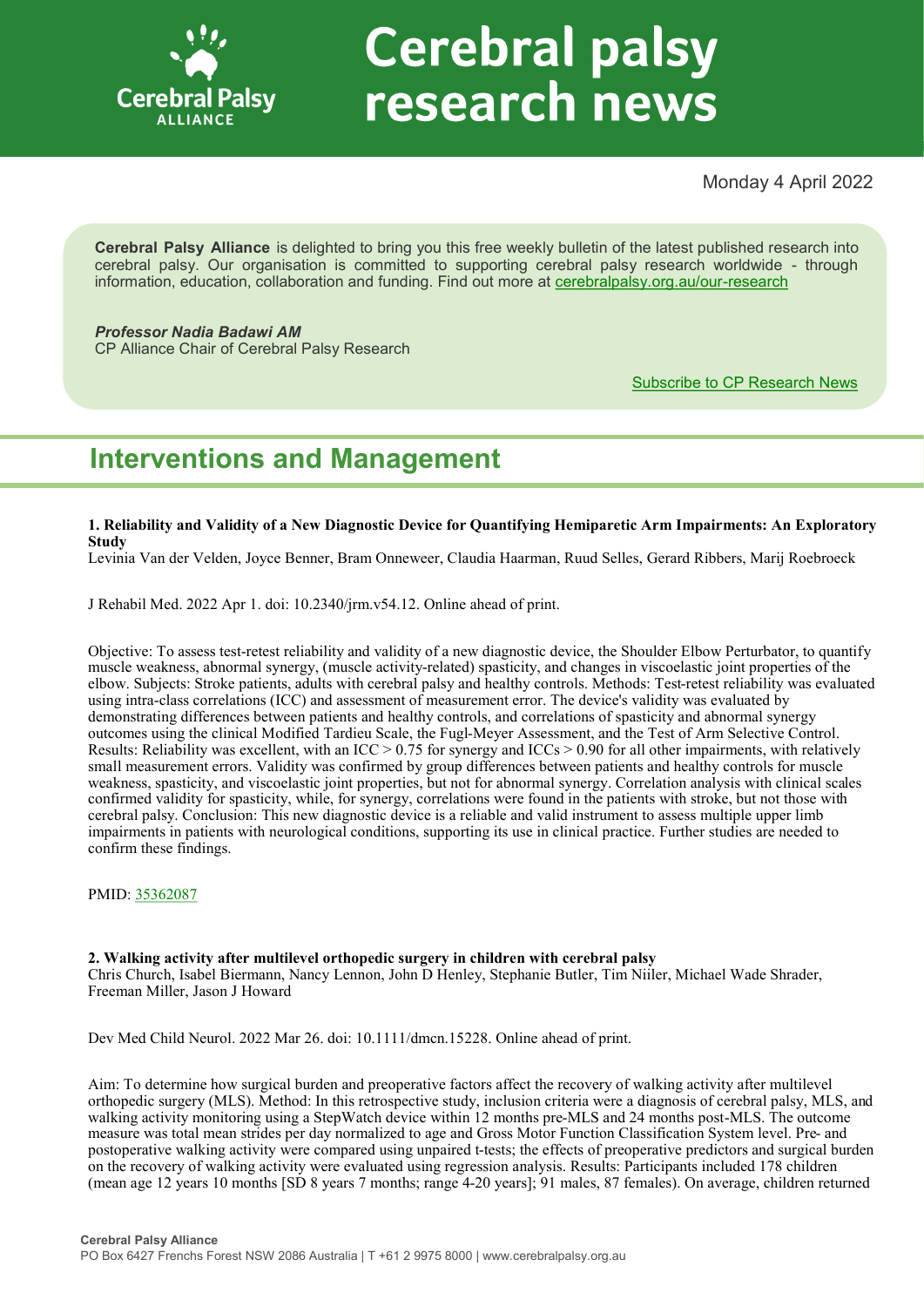to baseline walking activity 3 months after low-burden surgery and 1 year 2 months after high-burden surgery. Postoperative walking activity was higher for children who had surgery at a younger age and those with a higher preoperative mobility function. Interpretation: The burden of MLS was found to be inversely related to the time to recovery of postoperative walking activity. These findings provide evidence to help clinicians set expectations for return to function post-MLS. Further study is necessary to investigate the impact of postoperative factors on walking activity recovery.

#### PMID: [35338776](https://pubmed.ncbi.nlm.nih.gov/35338776)

#### **3. Ankle Dorsiflexor Function after Gastrocsoleus Lengthening in Children with Cerebral Palsy: A Literature Review** Nicholas Sclavos, Norine Ma, Elyse Passmore, Pam Thomason, H Kerr Graham, Erich Rutz

Review Medicina (Kaunas). 2022 Mar 2;58(3):375. doi: 10.3390/medicina58030375.

Background and Objectives: Ambulant children with cerebral palsy can demonstrate persistent "foot drop" after successful gastrocsoleus lengthening (GSL) surgery for equinus deformity. This may be due to inadequate strength and/or selective motor control of the ankle dorsiflexor muscles. A procedure has been developed to reduce foot drop-Tibialis Anterior Tendon Shortening (TATS), to be performed in conjunction with GSL. However, it is currently unclear how ankle dorsiflexor function changes after surgery and which children could benefit from TATS. This review summarises changes in ankle dorsiflexor function after GSL for equinus, as reported in the literature. Methods: A search was performed of the Medline, Embase and PubMed databases from 1980 to 5 March 2021. Keywords included "cerebral palsy", "equinus deformity", "orthopedic procedures" and "gait analysis". The search identified 1974 studies. Thirty-three cohort studies met the inclusion criteria for this review. Results: Twenty-two studies reported improvement in swing phase ankle dorsiflexion kinematics, after GSL. There was also evidence that clinical measures of ankle dorsiflexor strength improved after surgery. Four studies reported changes in selective motor control, with mixed results across the studies. Conclusions: There is good evidence that swing phase ankle dorsiflexion improves after GSL surgery. Although, there is limited evidence that this correlates with reduced foot drop or diminished need for an ankle-foot orthosis. Future research should be prospective, randomised, include a large sample size, and should focus on identifying the optimal candidates for TATS.

PMID: [35334551](https://pubmed.ncbi.nlm.nih.gov/35334551)

**4. Functional resistance training methods for targeting patient-specific gait deficits: A review of devices and their effects on muscle activation, neural control, and gait mechanics** Edward P Washabaugh, Chandramouli Krishnan

Review Clin Biomech (Bristol, Avon). 2022 Mar 18;94:105629. doi: 10.1016/j.clinbiomech.2022.105629. Online ahead of print.

Background: Injuries to the neuromusculoskeletal system often result in weakness and gait impairments. Functional resistance training during walking-where patients walk while a device increases loading on the leg-is an emerging approach to combat these symptoms. However, there are many methods that can be used to resist the patient, which may alter the biomechanics of the training. Thus, all methods may not address patient-specific deficits. Methods: We performed a comprehensive electronic database search to identify articles that acutely (i.e., after a single training session) examined how functional resistance training during walking alters muscle activation, gait biomechanics, and neural plasticity. Only articles that examined these effects during training or following the removal of resistance (i.e., aftereffects) were included. Findings: We found 41 studies that matched these criteria. Most studies (24) used passive devices (e.g., weighted cuffs or resistance bands) while the remainder used robotic devices. Devices varied on if they were wearable (14) or externally tethered, and the type of resistance they applied (i.e., inertial [14], elastic [8], viscous [7], or customized [12]). Notably, these methods provided device-specific changes in muscle activation, biomechanics, and spatiotemporal and kinematic aftereffects. Some evidence suggests this training results in task-specific increases in neural excitability. Interpretation: These findings suggest that careful selection of resistive strategies could help target patient-specific strength deficits and gait impairments. Also, many approaches are low-cost and feasible for clinical or in-home use. The results provide new insights for clinicians on selecting an appropriate functional resistance training strategy to target patient-specific needs.

PMID: [35344781](https://pubmed.ncbi.nlm.nih.gov/35344781)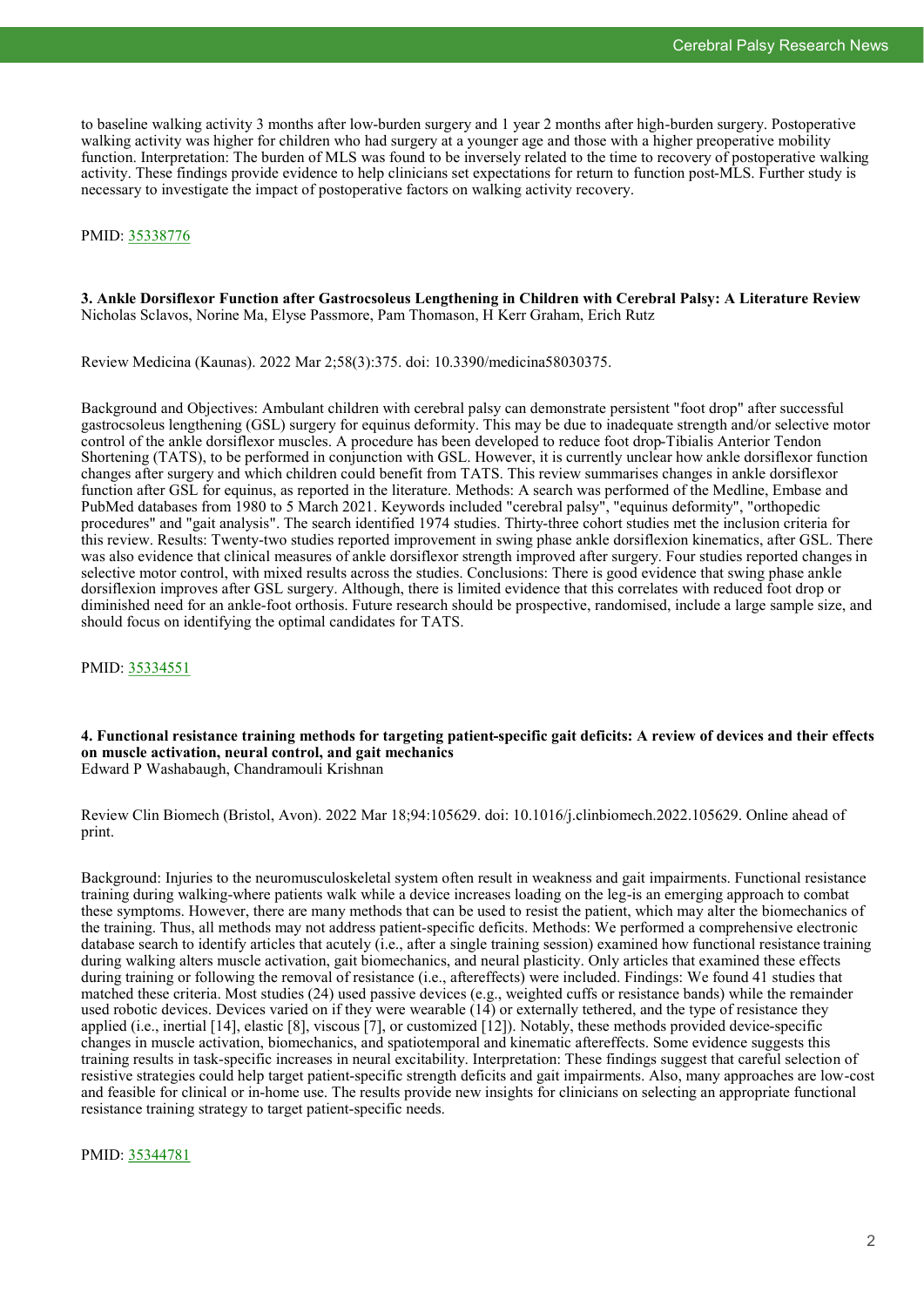**5. Infantile Cocktail of Erythropoietin and Melatonin Restores Gait in Adults Rats with Preterm Brain Injury** Lauren Jantzie, Sankar Muthukumar, Yuma Kitase, Vikram Vasan, Mohammed A Fouda, Sarah Hamimi, Christopher Burkhardt, Vera Joanna Burton, Gwendolyn Gerner, Joseph Scafidi, Xiaobu Ye, Frances J Northington, Shenandoah Robinson

Dev Neurosci. 2022 Mar 31. doi: 10.1159/000524394. Online ahead of print.

Cerebral palsy (CP) is the most common cause of physical disability for children worldwide. Many infants and toddlers are not diagnosed with CP until they fail to achieve obvious motor milestones. Currently, there are no effective pharmacologic interventions available for infants and toddlers to substantially improve their trajectory of neurodevelopment. Because children with CP from preterm birth also exhibit a sustained immune system hyper-reactivity, we hypothesized that neuroimmunomodulation with a regimen of repurposed endogenous neurorestorative medications, erythropoietin (EPO) and melatonin (MLT) could improve this trajectory. Thus, we administered EPO+MLT to rats with CP during human infant-toddler equivalency to determine whether we could influence gait patterns in mature animals. After a prenatal injury on embryonic day 18 (E18) that mimics chorioamnionitis at ~25 weeks human gestation, rat pups were born and raised with their dam. Beginning on postnatal day 15 (P15), equivalent to human infant ~1 year, rats were randomized to receive either a regimen of EPO+MLT or vehicle (sterile saline) through P20. Gait was assessed in young adult rats at P30 using computerized digital gait analyses including videography on a treadmill. Results indicate that gait metrics of young adult rats treated with an infantile cocktail of EPO+MLT were restored compared to vehicle-treated rats ( $p$ <0.05), and similar to sham controls. These results provide reassuring evidence that pharmacological interventions may be beneficial to infants and toddlers who are diagnosed with CP well after the traditional neonatal window of intervention.

PMID: [35358965](https://pubmed.ncbi.nlm.nih.gov/35358965)

# **6. Caregivers' Perceptions of a High Repetition Sit-To-Stand Exercise Program for Children with Cerebral Palsy Who Have Mobility Limitations**

Sirawee Chaovalit, Karen J Dodd, Nicholas F Taylor

Phys Occup Ther Pediatr. 2022 Mar 29;1-13. doi: 10.1080/01942638.2022.2057208. Online ahead of print.

Aims: To explore caregiver perceptions about the outcomes and feasibility of a high repetition sit-to-stand home-based exercise program on themselves and their children with cerebral palsy who have mobility limitations. Methods: Face-to-face semistructured interviews were conducted with 19 caregivers (17 women, mean age 39 y 6 mo (SD 8 y 4 mo) of 19 children with cerebral palsy (10 males, mean age 7 y 2 mo (SD 2 y 1 mo) classified as level III (n = 8) or IV (n = 11) on the Gross Motor Function Classification System. The children had completed a 6-week task-specific sit-to-stand exercise program. Each week a physical therapist and caregivers supervised the program: twice by the physical therapist and three times by the caregivers. Interviews were completed immediately after program completion, and transcripts were analyzed using a process of inductive thematic analysis within an interpretive description framework. Results: Themes were: (1) caregivers saw positive changes in their children from completing the program, (2) seeing positive changes gave caregivers hope that their child could develop with further training, and (3) the program was feasible to complete. Conclusions: Caregivers perceived positive changes in their children and expressed increased hope for their child's future after a high repetition sit-to-stand exercise program, suggesting the program is feasible with caregiver supervision.

# PMID: [35350951](https://pubmed.ncbi.nlm.nih.gov/35350951)

**7. Dynamic Standing Exercise Using the Innowalk Device in Patients with Genetic and Acquired Motor Impairments** Ana Pekanovic, Walter Strobl, Ulrich Hafkemeyer, Jens Kleine, Peter Bernius, Rolf Burghardt, Caroline Schmidt-Lucke

J Rehabil Med. 2022 Apr 1. doi: 10.2340/jrm.v54.23. Online ahead of print.

Objective: For individuals with motor impairments, dynamic standing has been proposed as an opportunity for regular daily physical activity. The aim of this study was to analyse patient characteristics, indications, intensity of usage, desired objectives and outcomes of dynamic standing in daily clinical practice in order to form the basis for research regarding this treatment option. Setting: Data were analysed from standardized questionnaires completed prospectively before supply of a home-based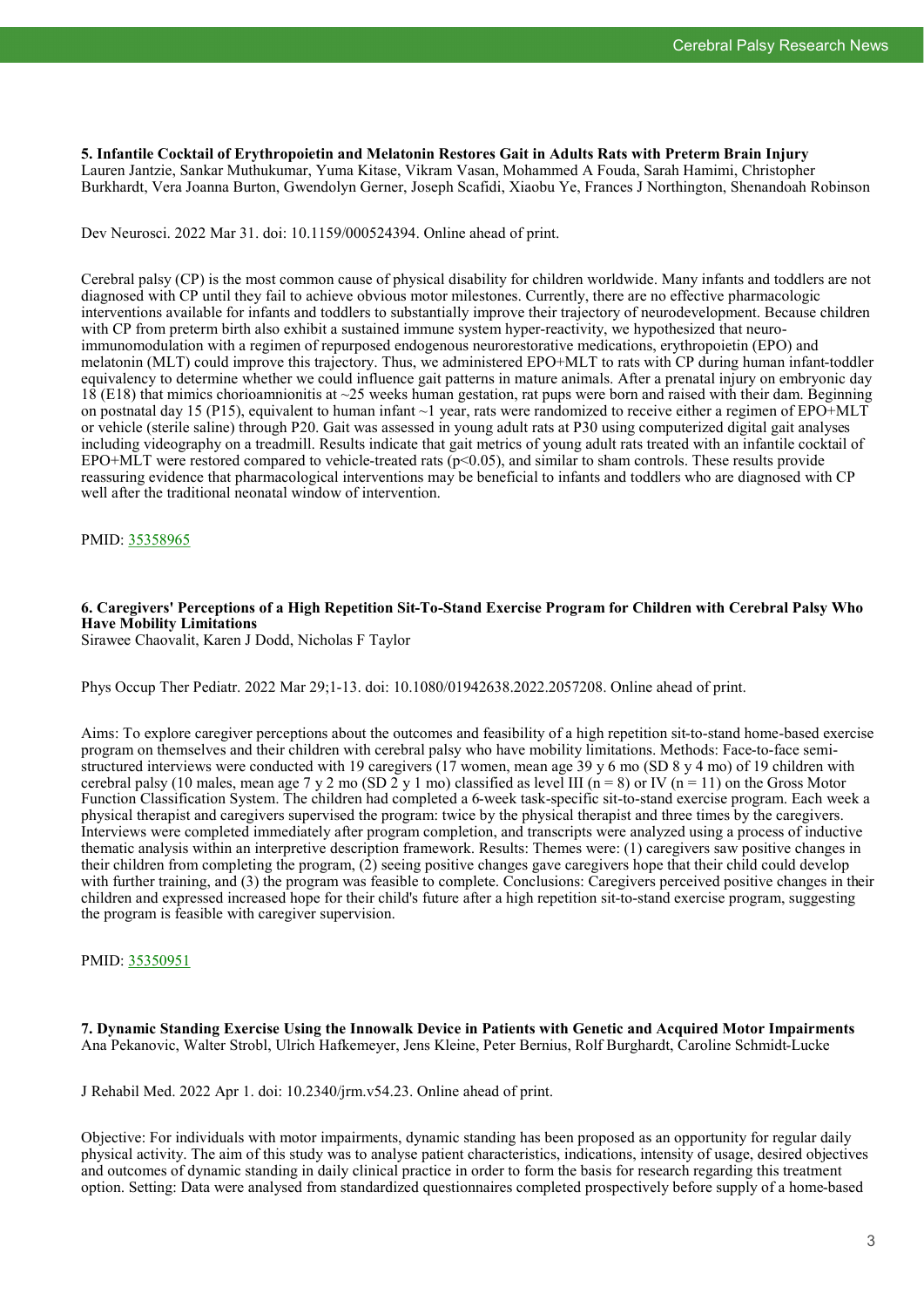medical device for dynamic standing (Innowalk; Made for Movement GmbH, Langenhagen, Germany) and at the time of individual adaptations. Participants: In a retrospective chart analysis, records of 46 patients (50% cerebral palsy; 50% diverse syndromes) were evaluated. Intervention: The Innowalk had been prescribed for either home-based use  $(n = 31)$ , in therapeutic institutions  $(n = 8)$ , or other settings  $(n = 7)$ . Dynamic standing was performed for 10-30 min as a single session  $(n = 8)$  or for 20-60 min 11 [4-21] weeks in 36 patients. Results: Improvements were found for: passive assisted motion (79%), stimulation of intestinal functions (71%), body stability (64%), joint mobility (56%), secure means of allowing supine position (52%), and revision of abnormal motion patterns (48%). Conclusion: Thus, this systematic approach shows usage patterns, indications, desired goals and clinical outcome of dynamic standing in daily clinical practice and forms the basis for the design of a prospective, randomized controlled trial.

PMID: [35362086](https://pubmed.ncbi.nlm.nih.gov/35362086)

#### **8. Use of Frame Running for Adolescent Athletes With Movement Challenges: Study of Feasibility to Support Health and Participation**

Theresa Sukal-Moulton, Tara Egan, Larke Johnson, Crystal Lein, Deborah Gaebler-Spira

Front Sports Act Living. 2022 Mar 9;4:830492. doi: 10.3389/fspor.2022.830492. eCollection 2022.

Children and adolescents with movement challenges have lower instances of physical activity and longer time spent in sedentary behaviors compared to children with typical development. The purpose of this study was to investigate the feasibility of a sport-based youth development running program modified for accessibility using a running frame and to evaluate initial evidence for its efficacy on endurance and functional strength. We completed four 8-week seasons (2-3 times per week) in a combination of 3 different formats by season: online remote (winter and spring), in person in a community park (winter, spring, and summer), and in person in an afterschool setting (autumn). Participants included 13 athletes (average age 14.46 years, range 8-18 years, 4 females), who collectively completed 22 season blocks. Diagnoses included cerebral palsy ( $n = 10$ ), arthrogryposis  $(n = 1)$ , Dandy-Walker malformation  $(n = 1)$ , and transverse myelitis  $(n = 1)$ . In all settings, participants engaged in activities of social emotional learning, cardiovascular endurance, and muscle strengthening in a progressive manner. We found that each season format was feasible to administer with high attendance rates (76-97%) and positive qualitative feedback from athletes. In addition, promising average improvements in motor performance across a season (6 min frame running test, 170 m; timed up and go test, 8.44 s; five times sit to stand, 14.1 s; and Goal Attainment Scale,  $t = 65.01$ ) were identified in the pilot data of this non-randomized cohort. Training in any of the proposed settings with an overall goal of completing a community race in a running frame is feasible and warrants further study.

PMID: [35356095](https://pubmed.ncbi.nlm.nih.gov/35356095)

# **9. Speech treatment for Hebrew-speaking adolescents and young adults with developmental dysarthria: A comparison of mSIT and Beatalk**

Micalle Carl, Erika S Levy, Michal Icht

Int J Lang Commun Disord. 2022 Apr 1. doi: 10.1111/1460-6984.12715. Online ahead of print.

Background: Individuals with developmental dysarthria typically demonstrate reduced functioning of one or more of the speech subsystems, which negatively impacts speech intelligibility and communication within social contexts. A few treatment approaches are available for improving speech production and intelligibility among individuals with developmental dysarthria. However, these approaches have only limited application and research findings among adolescents and young adults. Aims: To determine and compare the effectiveness of two treatment approaches, the modified Speech Intelligibility Treatment (mSIT) and the Beatalk technique, on speech production and intelligibility among Hebrew-speaking adolescents and young adults with developmental dysarthria. Methods & procedures: Two matched groups of adolescents and young adults with developmental dysarthria participated in the study. Each received one of the two treatments, mSIT or Beatalk, over the course of 9 weeks. Measures of speech intelligibility, articulatory accuracy, voice and vowel acoustics were assessed both pre- and post-treatment. Outcomes & results: Both the mSIT and Beatalk groups demonstrated gains in at least some of the outcome measures. Participants in the mSIT group exhibited improvement in speech intelligibility and voice measures, while participants in the Beatalk group demonstrated increased articulatory accuracy and gains in voice measures from pre- to post-treatment. Significant increases were noted post-treatment for first formant values for select vowels. Conclusions & implications: Results of this preliminary study are promising for both treatment approaches. The differentiated results indicate their distinct application to speech intelligibility deficits. The current findings also hold clinical significance for treatment among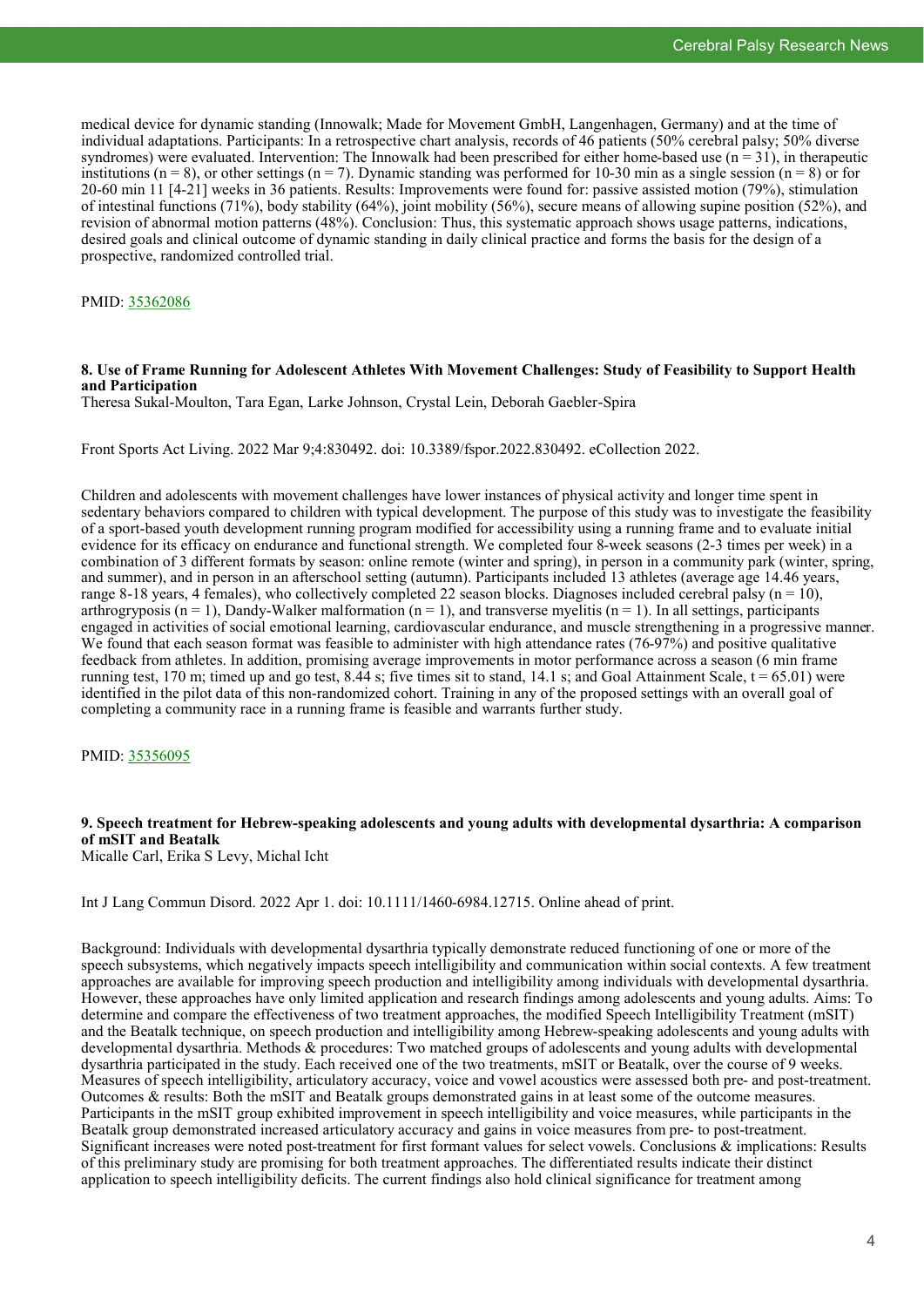adolescents and young adults with motor speech disorders and application for a language other than English. What this paper adds: What is already known on the subject Developmental dysarthria (e.g., secondary to cerebral palsy) is a motor speech disorder that negatively impacts speech intelligibility, and thus communication participation. Select treatment approaches are available with the aim of improving speech intelligibility in individuals with developmental dysarthria; however, these approaches are limited in number and have only seldomly been applied specifically to adolescents and young adults. What this paper adds to existing knowledge The current study presents preliminary data regarding two treatment approaches, the mSIT and Beatalk technique, administered to Hebrew-speaking adolescents and young adults with developmental dysarthria in a group setting. Results demonstrate the initial effectiveness of the treatment approaches, with different gains noted for each approach across speech and voice domains. What are the potential or actual clinical implications of this work? The findings add to the existing literature on potential treatment approaches aiming to improve speech production and intelligibility among individuals with developmental dysarthria. The presented approaches also show promise for group-based treatments as well as the potential for improvement among adolescents and young adults with motor speech disorders.

PMID: [35363414](https://pubmed.ncbi.nlm.nih.gov/35363414)

#### **10. Intervention for swallowing problems in adults with cerebral palsy** You Gyoung Yi

Dev Med Child Neurol. 2022 Mar 29. doi: 10.1111/dmcn.15230. Online ahead of print.

PMID: [35352340](https://pubmed.ncbi.nlm.nih.gov/35352340)

**11. Malnutrition and nutritional deficiencies in children with cerebral palsy: a systematic review and meta-analysis** D C G da Silva, M de Sá Barreto da Cunha, A de Oliveira Santana, A M Dos Santos Alves, M Pereira Santos

Review Public Health. 2022 Mar 24;205:192-201. doi: 10.1016/j.puhe.2022.01.024. Online ahead of print.

Objectives: This systematic review study and meta-analysis sought to estimate the prevalence of malnutrition and nutritional deficiencies in children with cerebral palsy (CP). Study design: This is a systematic review and meta-analysis. Methods: The systematic review was conducted according to the PRISMA guidelines. The articles were chosen using the PubMed, Embase, Scopus, Web of Science, Cochrane Library, SciELO, and Lilacs databases and the bibliographical reference lists of the articles. No limitations were placed on the time of publication, but the articles had to include children from 0 to 18 years old with CP who presented the prevalence of malnutrition and nutritional deficiencies. The methodological quality of the articles was assessed using the verification list for analytical cross-sectional studies, the Newcastle-Ottawa scale, and the Cochrane Collaboration tool for randomized studies. The meta-analysis of proportions was conducted based on the prevalence data for malnutrition or nutritional deficiencies. The study is registered in PROSPERO under CRD number 42020175068. Results: Sixty-seven articles ( $N = 453,804$ ) published between 1986 and 2019 were included. Most of the articles presented a low risk of bias and no publication was excluded for quality reasons. The most widely used anthropometric index for diagnosing nutritional status was weight-to-age and the estimated prevalence of malnutrition was  $40\%$  (95% CI = 28.0-53.0). Nutrient deficiency was investigated by nine publications, with hypocalcemia and reduced serum concentrations of zinc, copper, and vitamin D being reported the most. Conclusions: We found a high rate of malnutrition in the population in this review, moreover, we suggest that some nutritional deficiencies are associated with food deficit and that the socio-economic and age factors of these children may relate with the poor nutritional outcome. This makes monitoring and personalized nutritional management necessary, in accordance with the characteristics and particularities of children with CP.

## PMID: [35339939](https://pubmed.ncbi.nlm.nih.gov/35339939)

**12. Nutrition Interventions for Children with Cerebral Palsy in Low- and Middle-Income Countries: A Scoping Review** Israt Jahan, Risad Sultana, Mohammad Muhit, Delwar Akbar, Tasneem Karim, Mahmudul Hassan Al Imam, Manik Chandra Das, Hayley Smithers-Sheedy, Sarah McIntyre, Nadia Badawi, Gulam Khandaker

Review Nutrients. 2022 Mar 12;14(6):1211. doi: 10.3390/nu14061211.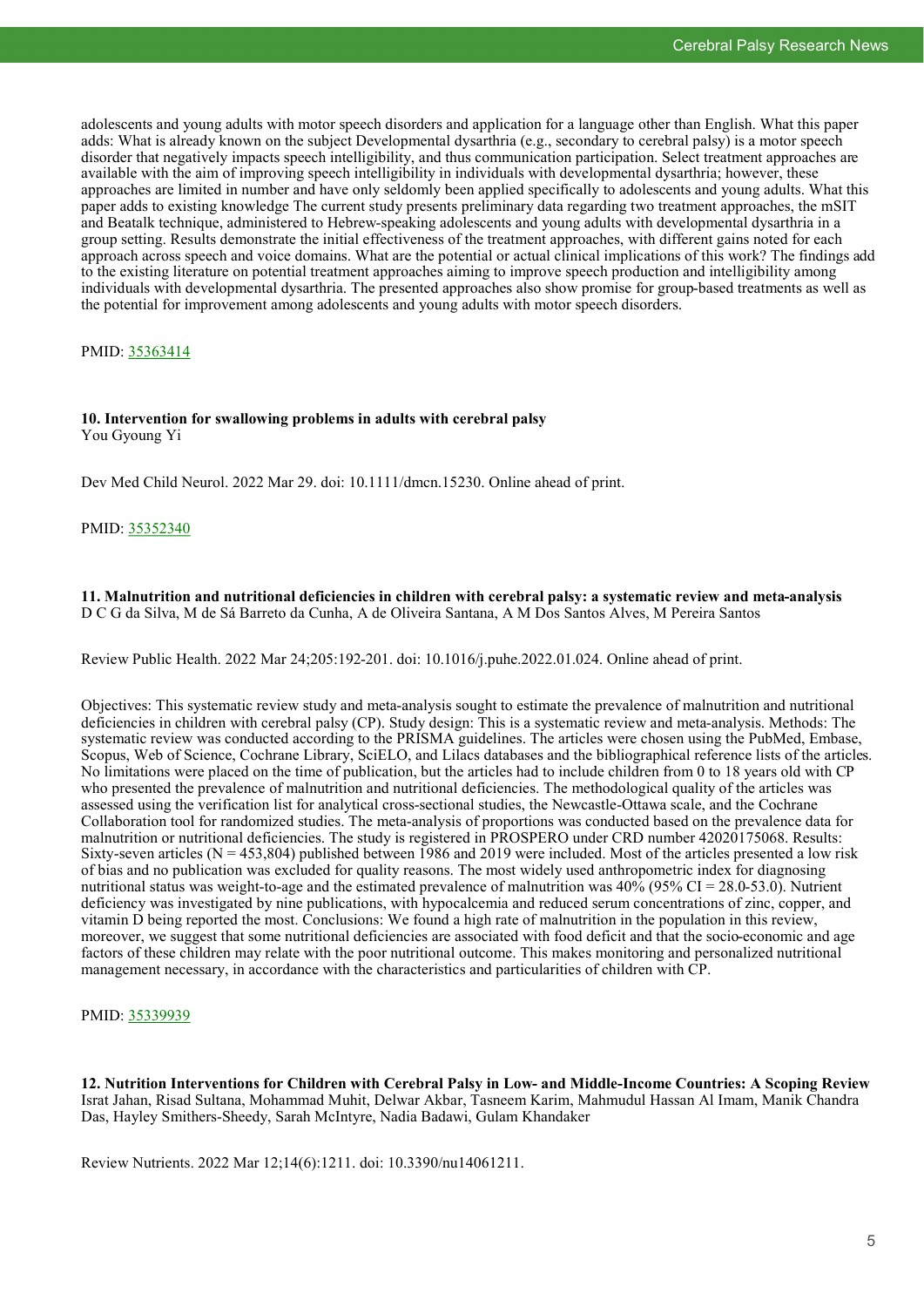Background: Malnutrition is substantially higher among children with cerebral palsy (CP) in low- and middle-income countries (LMICs) when compared with the general population. Access to appropriate interventions is crucial for better management of malnutrition and nutritional outcomes of those children. We aimed to review the existing evidence on nutrition interventions for children with CP in LMICs. Methods: Online databases, i.e., PubMed and Scopus, and Google Scholar were searched up to 10 January 2022, to identify peer-reviewed publications/evidence on LMIC focused nutritional management guidelines/ interventions. Following title screening and abstract review, full articles that met the inclusion/exclusion criteria were retained for data charting. Information about the study characteristics, nutrition interventions, and their effectiveness were extracted. Descriptive data were reported. Results: Eight articles published between 2008 and 2019 were included with data from a total of n = 252 children with CP (age range: 1 y 0 m-18 y 7 m, 42% female). Five studies followed experimental design; n = 6 were conducted in hospital/clinic/center-based settings. Four studies focused on parental/caregiver training; n = 2 studies had surgical interventions (i.e., gastrostomy) and  $n = 1$  provided neurodevelopmental therapy feeding intervention. Dietary modification as an intervention (or component) was reported in  $n = 5$  studies and had better effect on the nutritional outcomes of children with CP compared to interventions focused on feeding skills or other behavioral modifications. Surgical interventions improved nutritional outcomes in both studies; however, none documented any adverse consequences of the surgical interventions. Conclusion: There is a substantial knowledge gap on nutrition interventions for children with CP in LMICs. This hinders the development of best practice guidelines for the nutritional management of children with CP in those settings. Findings suggest interventions directly related to growth/feeding of children had a better outcome than behavioral interventions. This should be considered in planning of nutrition-focused intervention or comprehensive services for children with CP in LMICs.

### PMID: [35334869](https://pubmed.ncbi.nlm.nih.gov/35334869)

**13. Embracing the Nutritional Assessment in Cerebral Palsy: A Toolkit for Healthcare Professionals for Daily Practice** Carolina Pinto, Rute Borrego, Mafalda Eiró-Gomes, Inês Casimiro, Ana Raposo, Teresa Folha, Daniel Virella, Ana Catarina Moreira

Nutrients. 2022 Mar 11;14(6):1180. doi: 10.3390/nu14061180.

Background: Nutritional status assessment (NSA) can be challenging in children with cerebral palsy (CP). There are high omission rates in national surveillance reports of weight and height information. Alternative methods are used to assess nutritional status that may be unknown to the healthcare professionals (HCP) who report these children. Caregivers experience challenges when dealing with feeding problems (FP) common in CP. Our aim was to assess the difficulties in NSA which are causing this underreport and to create solutions for registers and caregivers. Methods: An online questionnaire was created for registers. Three meetings with HCP and caregivers were held to discuss problems and solutions regarding NSA and intervention. Results: HCP mentioned difficulty in NSA due to a lack of time, collaboration with others, equipment, and childrens' motor impairment. Caregivers experienced difficulty in preparing nutritious meals with adapted textures. The creation of educational tools and other strategies were suggested. A toolkit for HCP was created with the weight and height assessment methods described and other for caregivers to deal with common FP. Conclusions: There are several difficulties experienced by HCP that might be overcome with educational tools, such as a toolkit. This will facilitate nutritional assessment and intervention and hopefully reduce underreporting.

#### PMID: [35334837](https://pubmed.ncbi.nlm.nih.gov/35334837)

#### **14. Spasticity-related pain in children/adolescents with cerebral palsy. Part 1: Prevalence and clinical characteristics from a pooled analysis**

Florian Heinen, Michaela Bonfert, Petr Kaňovský, A Sebastian Schroeder, Henry G Chambers, Edward Dabrowski, Thorin L Geister, Angelika Hanschmann, Michael Althaus, Marta Banach, Deborah Gaebler-Spira

J Pediatr Rehabil Med. 2022 Mar 24. doi: 10.3233/PRM-220011. Online ahead of print.

Purpose: A large prospective database from three Phase 3 studies allowed the study of spasticity-related pain (SRP) in pediatric cerebral palsy (CP). Methods: Baseline (pretreatment) SRP data occurring during different activities in children/adolescents (aged 2-17 years, ambulant/nonambulant) with uni-/bilateral spastic CP was obtained using the Questionnaire on Pain caused by Spasticity (QPS; six modules specific to spasticity level [lower limb (LL) or upper limb (UL)] and type of respondent [child/ adolescent, interviewer, or parent/caregiver]). Results: At baseline, 331 children/adolescents with LL- and 155 with ULspasticity completed at least one key item of their modules; LL/UL QPS modules of parent/caregivers were at least partially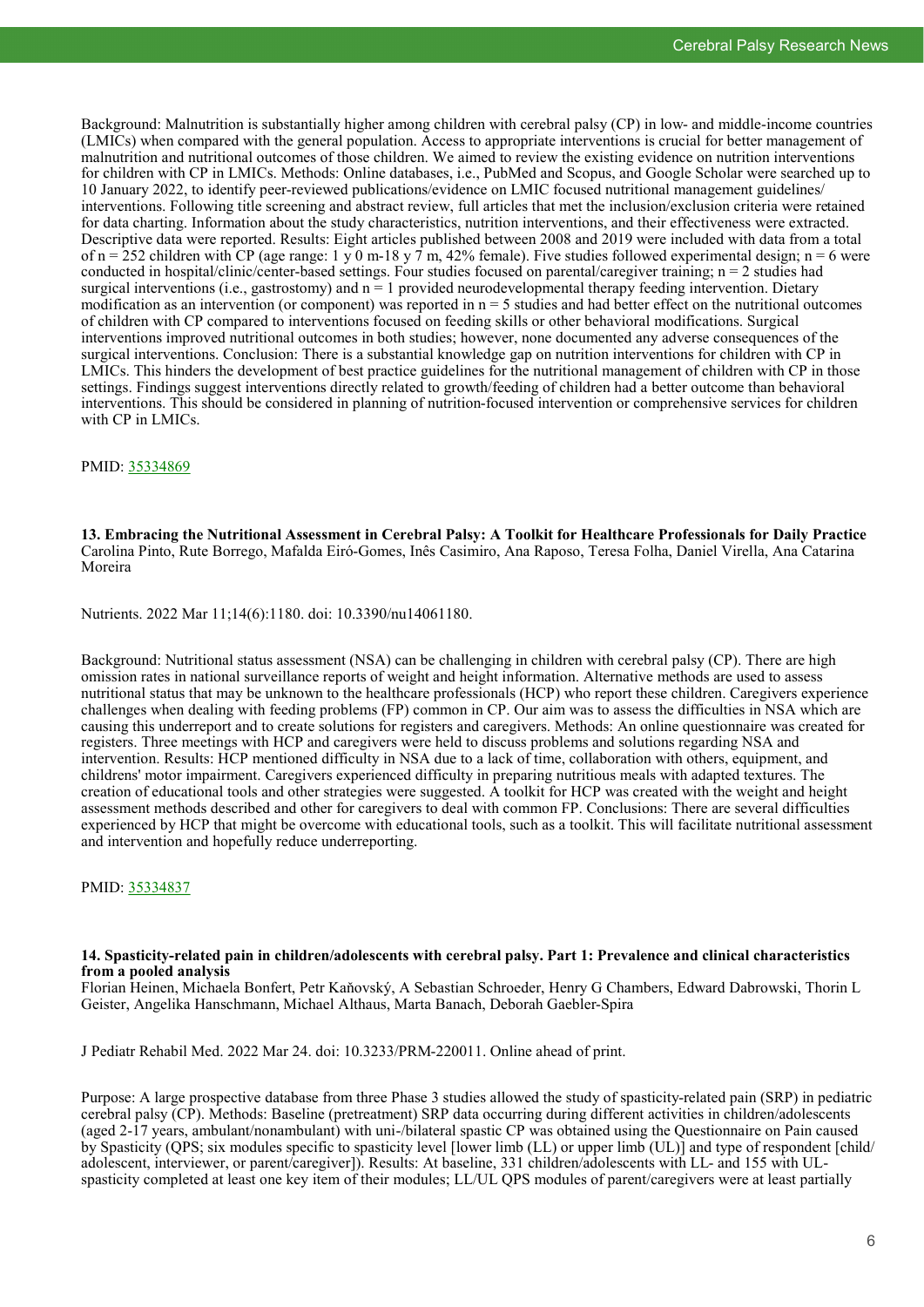completed (key items) by 841/444 parents/caregivers. SRP with at least one activity at baseline was self-reported in 81.9% /69.7% (LLs/ULs) of children/adolescents with spasticity. Parents/caregivers observed LL/UL SRP behaviors in 85.9% /77.7% of their children, with multiple body regions affected. SRP negatively affected the great majority of the children in various ways. Child/adolescent-reported mean SRP intensity and parent/caregiver-observed mean SRP behavior frequencies were higher for LLs than ULs, and the level of SRP increased with more physically demanding activities. Conclusion: These data suggest SRP is more common and intense in pediatric CP than generally thought, emphasizing the need for effective, longterm pain management.

PMID: [35342060](https://pubmed.ncbi.nlm.nih.gov/35342060)

## **15. Neurologic Music Therapy Improves Participation in Children With Severe Cerebral Palsy** Clara Susana Santonja-Medina, Eugenio Marrades-Caballero, Fernando Santonja-Medina, Jose Manuel Sanz-Mengibar

Front Neurol. 2022 Mar 9;13:795533. doi: 10.3389/fneur.2022.795533. eCollection 2022.

Positive effects after neurologic music therapy (NMT) have been described regarding the motor function of children with severe cerebral palsy (CP). This study aimed to quantify improvements in participation, as well as complexity on task-related manual activities in children with severe bilateral CP. This analytic quasi-experimental study exposed 17 children with severe cerebral palsy to 13 NMT sessions to improve motor learning through therapeutic instrumental music performance (TIMP), using principally percussion musical instruments. Hoisan software video recording was used to quantify participation involved in creating music. In addition, the number of active movements performed in each NMT session was quantified. Significant improvements were found in the participation variables "visual contact," "motor participation" and "motor participation repetitions." Significant differences were also found in the subcategory "reaching and stroke," "hitting with the hand" and "grasping and hitting." The use of therapeutic of TIMP in children with severe CP improves participation during manual activities utilizing percussion instruments, therefore increasing the intensity of the psychomotor intervention.

PMID: [35356462](https://pubmed.ncbi.nlm.nih.gov/35356462)

# **16. Does music induce interbrain synchronization between a non-speaking youth with cerebral palsy (CP), a parent, and a neurologic music therapist? A brief report**

Kyurim Kang, Silvia Orlandi, Nicole Lorenzen, Tom Chau, Michael H Thaut

Dev Neurorehabil. 2022 Mar 26;1-7. doi: 10.1080/17518423.2022.2051628. Online ahead of print.

Shared emotional experiences during musical activities among musicians can be coupled with brainwave synchronization. For non-speaking individuals with CP, verbal communication may be limited in expressing mutual empathy. Therefore, this case study explored interbrain synchronization among a non-speaking CP (female, 18 yrs), her parent, and a music therapist by measuring their brainwaves simultaneously during four music and four storytelling sessions. In only the youth-parent dyad, we observed a significantly higher level of interbrain synchronization during music rather than story-telling condition. However, in both the youth-parent and youth-therapist dyad, regardless of condition type, significant interbrain synchronization emerged in frontal and temporal lobes in the low-frequency bands, which are associated with socio-emotional responses. Although interbrain synchronization may have been induced by multiple factors (e.g., external stimuli, shared empathetic experiences, and internal physiological rhythms), the music activity setting deserves further study as a potential facilitator of neurophysiological synchrony between youth with CP and caregivers/healthcare providers.

PMID: [35341463](https://pubmed.ncbi.nlm.nih.gov/35341463)

#### **17. Prophylactic cyclo-oxygenase inhibitor drugs for the prevention of morbidity and mortality in preterm infants: a network meta-analysis**

Souvik Mitra, Courtney E Gardner, Abigale MacLellan, Tim Disher, Danielle M Styranko, Marsha Campbell-Yeo, Stefan Kuhle, Bradley C Johnston, Jon Dorling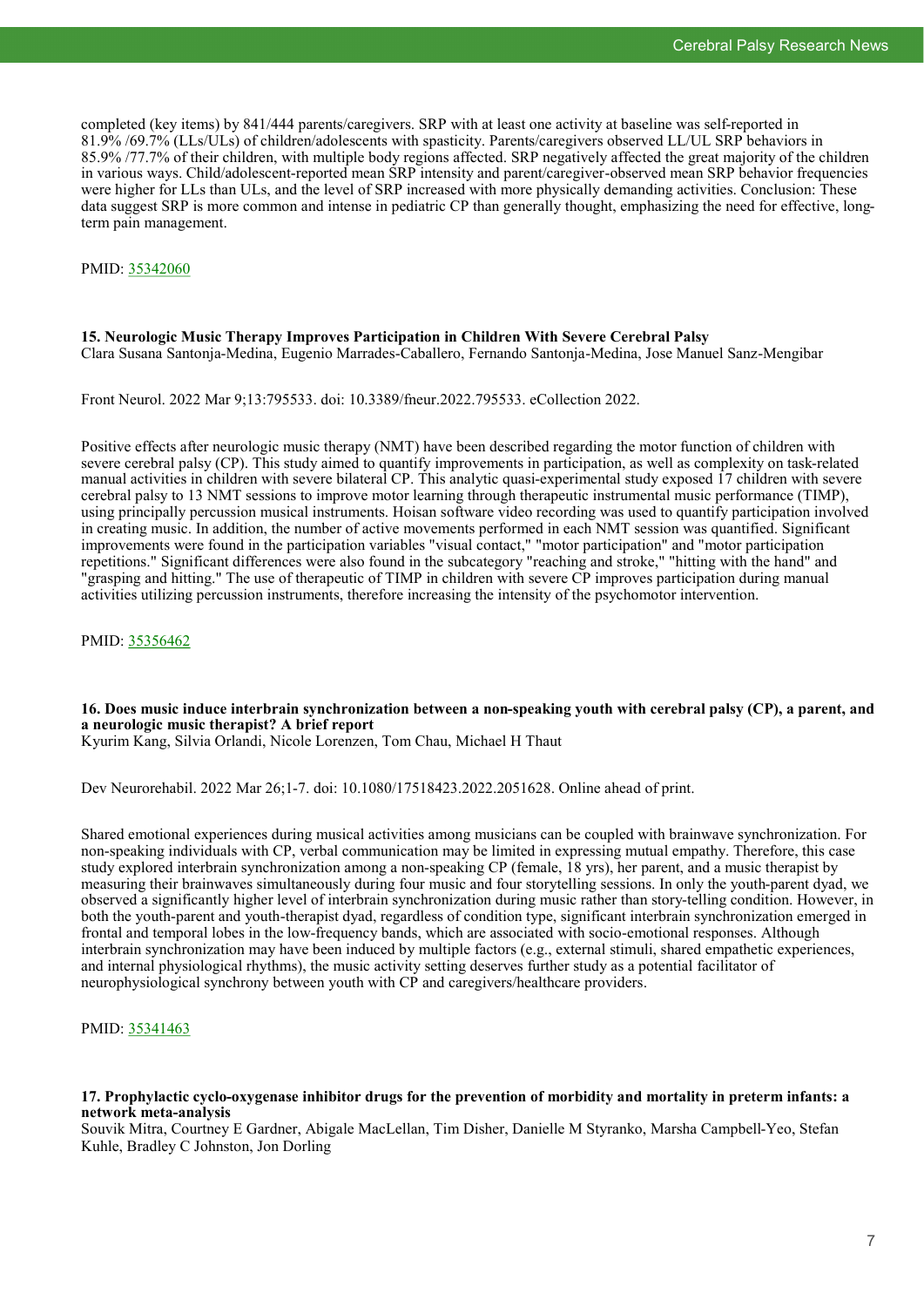Review Cochrane Database Syst Rev. 2022 Apr 1;4(4):CD013846. doi: 10.1002/14651858.CD013846.pub2.

Background: Patent ductus arteriosus (PDA) is associated with significant morbidity and mortality in preterm infants. Cyclooxygenase inhibitors (COX-I) may prevent PDA-related complications. Controversy exists on which COX-I drug is the most effective and has the best safety profile in preterm infants. Objectives: To compare the effectiveness and safety of prophylactic COX-I drugs and 'no COXI prophylaxis' in preterm infants using a Bayesian network meta-analysis (NMA). Search methods: Searches of Cochrane CENTRAL via Wiley, OVID MEDLINE and Embase via Elsevier were conducted on 9 December 2021. We conducted independent searches of clinical trial registries and conference abstracts; and scanned the reference lists of included trials and related systematic reviews. Selection criteria: We included randomised controlled trials (RCTs) that enrolled preterm or low birth weight infants within the first 72 hours of birth without a prior clinical or echocardiographic diagnosis of PDA and compared prophylactic administration of indomethacin or ibuprofen or acetaminophen versus each other, placebo or no treatment. Data collection and analysis: We used the standard methods of Cochrane Neonatal. We used the GRADE NMA approach to assess the certainty of evidence derived from the NMA for the following outcomes: severe intraventricular haemorrhage (IVH), mortality, surgical or interventional PDA closure, necrotizing enterocolitis (NEC), gastrointestinal perforation, chronic lung disease (CLD) and cerebral palsy (CP). Main results: We included 28 RCTs (3999 preterm infants). Nineteen RCTs (n = 2877) compared prophylactic indomethacin versus placebo/no treatment, 7 RCTs  $(n = 914)$  compared prophylactic ibuprofen versus placebo/no treatment and 2 RCTs  $(n = 208)$  compared prophylactic acetaminophen versus placebo/no treatment. Nine RCTs were judged to have high risk of bias in one or more domains. We identified two ongoing trials on prophylactic acetaminophen. Bayesian random-effects NMA demonstrated that prophylactic indomethacin probably led to a small reduction in severe IVH (network RR 0.66, 95% Credible Intervals [CrI]  $0.49$  to 0.87; absolute risk difference [ARD] 43 fewer [95% CrI, 65 fewer to 16 fewer] per 1000; median rank 2, 95% CrI 1-3; moderate-certainty), a moderate reduction in mortality (network RR 0.85, 95% CrI 0.64 to 1.1; ARD 24 fewer [95% CrI, 58 fewer to 16 more] per 1000; median rank 2, 95% CrI 1-4; moderate-certainty) and surgical PDA closure (network RR 0.40, 95% CrI 0.14 to 0.66; ARD 52 fewer [95% CrI, 75 fewer to 30 fewer] per 1000; median rank 2, 95% CrI 1-2; moderatecertainty) compared to placebo. Prophylactic indomethacin resulted in trivial difference in NEC (network RR 0.76, 95% CrI 0.35 to 1.2; ARD 16 fewer [95% CrI, 42 fewer to 13 more] per 1000; median rank 2, 95% CrI 1-3; high-certainty), gastrointestinal perforation (network RR 0.92, 95% CrI 0.11 to 3.9; ARD 4 fewer [95% CrI, 42 fewer to 137 more] per 1000; median rank 1, 95% CrI 1-3; moderate-certainty) or CP (network RR 0.97, 95% CrI 0.44 to 2.1; ARD 3 fewer [95% CrI, 62 fewer to 121 more] per 1000; median rank 2, 95% CrI 1-3; low-certainty) and may result in a small increase in CLD (network RR 1.10, 95% CrI 0.93 to 1.3; ARD 36 more [95% CrI, 25 fewer to 108 more] per 1000; median rank 3, 95% CrI 1-3; lowcertainty). Prophylactic ibuprofen probably led to a small reduction in severe IVH (network RR 0.69, 95% CrI 0.41 to 1.14; ARD 39 fewer [95% CrI, 75 fewer to 18 more] per 1000; median rank 2, 95% CrI 1-4; moderate-certainty) and moderate reduction in surgical PDA closure (network RR 0.24, 95% CrI 0.06 to 0.64; ARD 66 fewer [95% CrI, from 82 fewer to 31 fewer] per 1000; median rank 1, 95% CrI 1-2; moderate-certainty) compared to placebo. Prophylactic ibuprofen may result in moderate reduction in mortality (network RR 0.83, 95% CrI 0.57 to 1.2; ARD 27 fewer [95% CrI, from 69 fewer to 32 more] per 1000; median rank 2, 95% CrI 1-4; low-certainty) and leads to trivial difference in NEC (network RR 0.73, 95% CrI 0.31 to 1.4; ARD 18 fewer [95% CrI, from 45 fewer to 26 more] per 1000; median rank 1, 95% CrI 1-3; high-certainty), or CLD (network RR 1.00, 95% CrI 0.83 to 1.3; ARD 0 fewer [95% CrI, from 61 fewer to 108 more] per 1000; median rank 2, 95% CrI 1-3; low-certainty). The evidence is very uncertain on effect of ibuprofen on gastrointestinal perforation (network RR 2.6, 95% CrI 0.42 to 20.0; ARD 76 more [95% CrI, from 27 fewer to 897 more] per 1000; median rank 3, 95% CrI 1-3; very lowcertainty). The evidence is very uncertain on the effect of prophylactic acetaminophen on severe IVH (network RR 1.17, 95% CrI 0.04 to 55.2; ARD 22 more [95% CrI, from 122 fewer to 1000 more] per 1000; median rank 4, 95% CrI 1-4; very lowcertainty), mortality (network RR 0.49, 95% CrI 0.16 to 1.4; ARD 82 fewer [95% CrI, from 135 fewer to 64 more] per 1000; median rank 1, 95% CrI 1-4; very low-certainty), or CP (network RR 0.36, 95% CrI 0.01 to 6.3; ARD 70 fewer [95% CrI, from 109 fewer to 583 more] per 1000; median rank 1, 95% CrI 1-3; very low-certainty). In summary, based on ranking statistics, both indomethacin and ibuprofen were equally effective (median ranks 2 respectively) in reducing severe IVH and mortality. Ibuprofen (median rank 1) was more effective than indomethacin in reducing surgical PDA ligation (median rank 2). However, no statistically-significant differences were observed between the COX-I drugs for any of the relevant outcomes. Authors' conclusions: Prophylactic indomethacin probably results in a small reduction in severe IVH and moderate reduction in mortality and surgical PDA closure (moderate-certainty), may result in a small increase in CLD (low-certainty) and results in trivial differences in NEC (high-certainty), gastrointestinal perforation (moderate-certainty) and cerebral palsy (low-certainty). Prophylactic ibuprofen probably results in a small reduction in severe IVH and moderate reduction in surgical PDA closure (moderate-certainty), may result in a moderate reduction in mortality (low-certainty) and trivial differences in CLD (lowcertainty) and NEC (high-certainty). The evidence is very uncertain about the effect of acetaminophen on any of the clinicallyrelevant outcomes.

PMID: [35363893](https://pubmed.ncbi.nlm.nih.gov/35363893)

#### **18. Infantile survival and neurodevelopment at three years of age on delivery by the intended delivery mode in extremely preterm infants**

Ryo Yamamoto, Makiko Ikeda, Shusaku Hayashi, Nobuaki Mitsuda, Keisuke Ishii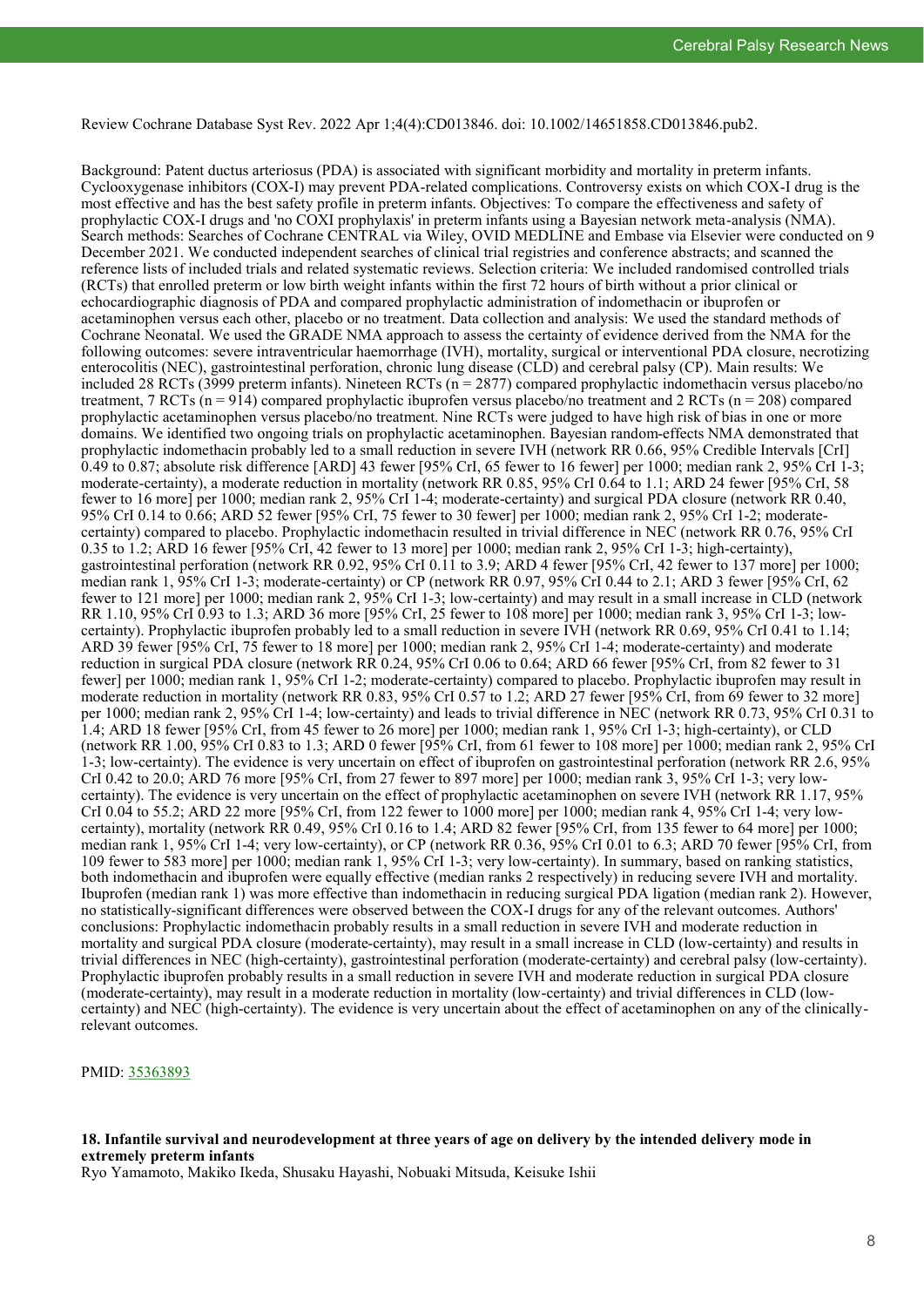Taiwan J Obstet Gynecol. 2022 Mar;61(2):312-316. doi: 10.1016/j.tjog.2022.02.020.

Objective: To elucidate the impact of the intended delivery mode on long-term outcomes among extremely preterm infants. Materials and methods: Women who delivered singletons between 23 0/7 and 25 6/7 weeks of gestation from January 2010 to March 2014 and their infants were included in this study. The cases of fetal growth restriction and those with a chromosomal or major structural abnormality were excluded. The cases of fetal death that was diagnosed before labor onset and cases of nonreassuring fetal status, placental abruptions or umbilical cord prolapse that was diagnosed at labor onset were also excluded. The primary outcome was the incidence of composite adverse events, including death, cerebral palsy, or neurodevelopmental delay, at the age of three years. The composite adverse events, including death, grade III or IV intraventricular hemorrhage, cystic periventricular leukomalacia, necrotizing enterocolitis, focal intestinal perforation, and sepsis of neonatal period, were assessed as short-term outcomes. The association between the intended delivery mode and primary outcome, short-term outcome, and each component was analyzed using a multivariate logistic regression model. Results: Eighty cases were included in the analyses. Primary outcomes could be assessed in 72 cases. Infantile composite adverse events before discharge were observed in 19 cases (24%). The prevalence of primary outcomes was 40% (29 cases). The intended delivery mode was not associated with primary and short-term outcomes and each component complication. Conclusion: An advantage of intended cesarean delivery in terms of prognosis at three years of age in extremely preterm infants was not observed.

PMID: [35361393](https://pubmed.ncbi.nlm.nih.gov/35361393)

#### **19. Understanding Acceptability, Barriers, and Facilitators to Clinical Implementation of the on Track Developmental Monitoring System for Children with Cerebral Palsy: A Qualitative Study** Heather A Feldner, Alyssa LaForme Fiss, Lynn M Jeffries, Sarah Westcott McCoy

Phys Occup Ther Pediatr. 2022 Mar 31;1-19. doi: 10.1080/01942638.2022.2058335. Online ahead of print.

Aims: On Track Developmental Monitoring System (DMS) is a novel series of tools to assist in shared-decision making, guide rehabilitation intervention based on functional ability levels, and promote episodic care service models. Further understanding of the acceptability, feasibility, and appropriateness of On Track DMS in clinical settings is critical. The purpose of this study was to understand clinician perspectives of the acceptability of On Track DMS and to identify potential implementation barriers and facilitators within pediatric physical therapist practice. Methods: Three, day-long training workshops were conducted with 32 pediatric physical therapists across the US. Focus groups with 21 workshop participants were conducted following training. Results were audio recorded, transcribed verbatim, and coded into themes. Results: Three themes emerged from the data: (1) Valuing the On Track Approach to Intervention; (2) Setting-Specific Needs and Challenges to Implementation; and (3) Training Material/Tool Strengths and Limitations. Conclusions: On Track DMS appears to have initial value and acceptability for pediatric physical therapists across practice settings. Perceived benefits include facilitation of datadriven practice and therapist/family collaboration to improve health outcomes for children with CP. Using this data to understand and assess barriers and facilitators to knowledge use are first steps in successfully implementing On Track DMS.

PMID: [35361046](https://pubmed.ncbi.nlm.nih.gov/35361046)

#### **20. Do supports and barriers to routine clinical assessment for children with cerebral palsy change over time? A mixed methods study**

Claire Kerr, Iona Novak, Nora Shields, Alice Ames, Best Service Best Time Author Group; Christine Imms

Disabil Rehabil. 2022 Mar 26;1-11. doi: 10.1080/09638288.2022.2046874. Online ahead of print.

Purpose: To understand how healthcare professionals' perceptions of supports and barriers to routine clinical assessment, for children aged 3-18 years with cerebral palsy, evolved in the presence of a knowledge translation intervention. Methods: A prospective longitudinal mixed-methods study was completed. The intervention comprised knowledge brokers, an e-evidence library, locally provided education and embedding routine clinical assessment in practice. Healthcare professionals from five disability services completed the Supports and Barriers Questionnaire and focus groups at baseline, 6, 12 and 24 months. Quantitative data were analysed descriptively and qualitative data using longitudinal framework analysis. Results: Questionnaire ratings indicated participants felt supported in implementing routine assessment over time. Subtle differences emerged from the longitudinal framework analysis. Participants shifted from 'adopting' to 'embedding' and 'maintaining' routine assessment. Integration of assessment was impacted by a new national disability funding model. Participants highlighted the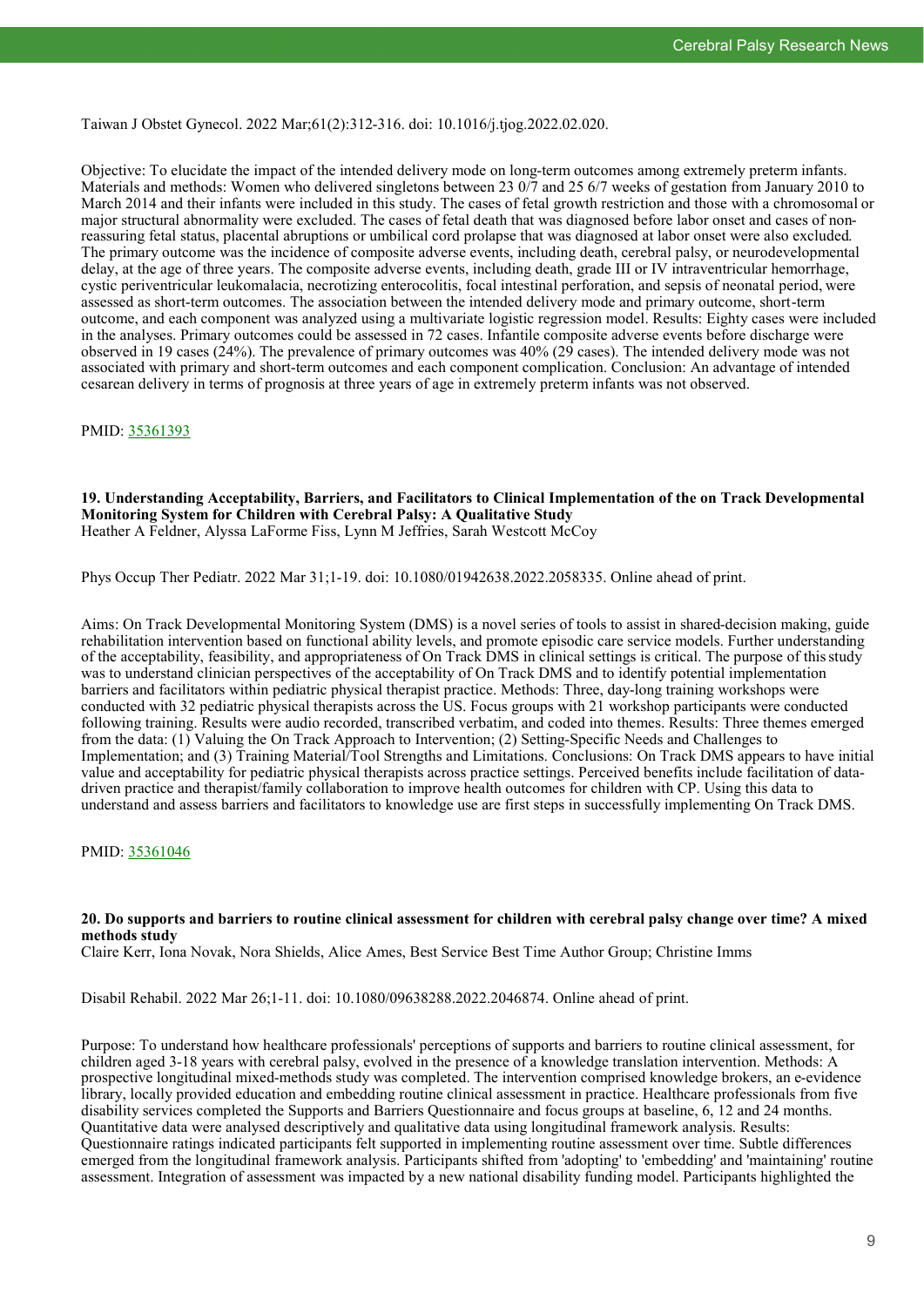need to maintain skills and for unambiguous, sustained communication between the organisation, clients, and stakeholders. If, how and why families engaged with routine assessment developed over time. Conclusions: After an initial focus on pragmatic implementation issues, over time healthcare professionals began to reflect more on the complexities of children and families' engagement with assessment and the impact on the therapist-child-family relationship. Trial registration: This trial was not a controlled healthcare intervention and was registered retrospectively: ACTRN12616001616460. The protocol of the trial was published in 2015. IMPLICATIONS FOR REHABILITATION: Healthcare professionals can be supported over time to embed routine clinical assessment using multifaceted knowledge translation interventions. It takes time and ongoing support for healthcare professionals to embed, maintain and begin to adapt the routine clinical assessment to fit with policy, organisational context and the needs and wishes of children and families. Understanding and tailoring knowledge translation approaches to the policy context are essential. Even in the context of major policy shifts, it is possible to harness the commitment of organisations and professionals to improve their services in line with evidence-based approaches.

#### PMID: [35343348](https://pubmed.ncbi.nlm.nih.gov/35343348)

#### **21. Telehealth Program for Infants at Risk of Cerebral Palsy during the Covid-19 Pandemic: A Pre-post Feasibility Experimental Study**

Tatiane Schlichting, Kaitiana Martins da Silva, Rafaela Silva Moreira, Marcus Vinícius Marques de Moraes, Nelci Adriana Cicuto Ferreira Rocha, Roslyn N Boyd, Adriana Neves Dos Santos

Phys Occup Ther Pediatr. 2022 Mar 27;1-20. doi: 10.1080/01942638.2022.2057209. Online ahead of print.

Aim: To verify the effects of a telerehabilitation program for infants at high risk for Cerebral Palsy (CP) during the COVID-19 pandemic. Method: Longitudinal study. Infants were aged 3-18 months corrected age, at risk of developmental delay. The General Movement Assessment or a neurologic examination were performed to identify the risk of CP. Motor function was assessed using the Gross Motor Function Measure-88 (GMFM-88) and the Alberta Infant Motor Scale (AIMS). Caregivers of infants at high risk of CP applied a home-based program supervised by a Physical therapist, five times a week over 12 weeks. The program included guidance for optimal positioning, optimization of goal-directed activities, environmental enrichment, and educational strategies. Results: 100 infants at risk for delayed motor development were recruited. Eighteen infants were classified at high risk of CP, and 10 families completed telerehabilitation (83% final retention rate). No adverse events were reported. Adherence to the telecare program was high (90%). The costs were low. We found increased scores for all dimensions and the total score of the GMFM-88, and the AIMS percentile at the end of the intervention. Most infants presented a clinically significant change for the GMFM-88.Conclusions: The telecare program was feasible.

#### PMID: [35341469](https://pubmed.ncbi.nlm.nih.gov/35341469)

#### **22. Effect of crawling training on the cognitive function of children with cerebral palsy** Yan Bai, Meng-Ying Gao

Int J Rehabil Res. 2022 Mar 29;MRR.0000000000000526. doi: 10.1097/MRR.0000000000000526. Online ahead of print.

Our aim is to investigate the influence of crawling training on the cognitive function of patients with cerebral palsy. This study compared the clinical efficacy of crawling training on 36 patients with cerebral palsy (the experimental group) and 32 patients treated with normal movement training (the control group). We compared the crawling function (The Movement Function Scale for Infants with Cerebral Palsy), cognitive and language function (The Comprehensive Functional Rating Scale for Children with Disabilities), intelligence [IQ and DQ scores in the Chinese Wechsler Intelligence Scale for Children (C-WISC)], memory and attention (the attention/nondistraction factor in the C-WISC) changes of the children before and after treatment. The total treatment efficiency of the experimental group was significantly higher than that of the control group (94.44 vs.  $71.87\%$ ,  $P = 0.012$ ). The scores for crawling function, cognitive and language functions, intelligence quotient, development quotient and attention factor increased notably in both groups after treatment, and there was a statistical difference compared with the scores of each group before treatment ( $P < 0.05$  for all). After treatment, the scores of the experimental group were significantly higher than those of the control group. Crawling training has good clinical efficacy for patients with cerebral palsy. It can improve patients' crawling, cognitive and language functions as well as their intelligence, memory and attention, and it has value for clinical application.

#### PMID: [35347101](https://pubmed.ncbi.nlm.nih.gov/35347101)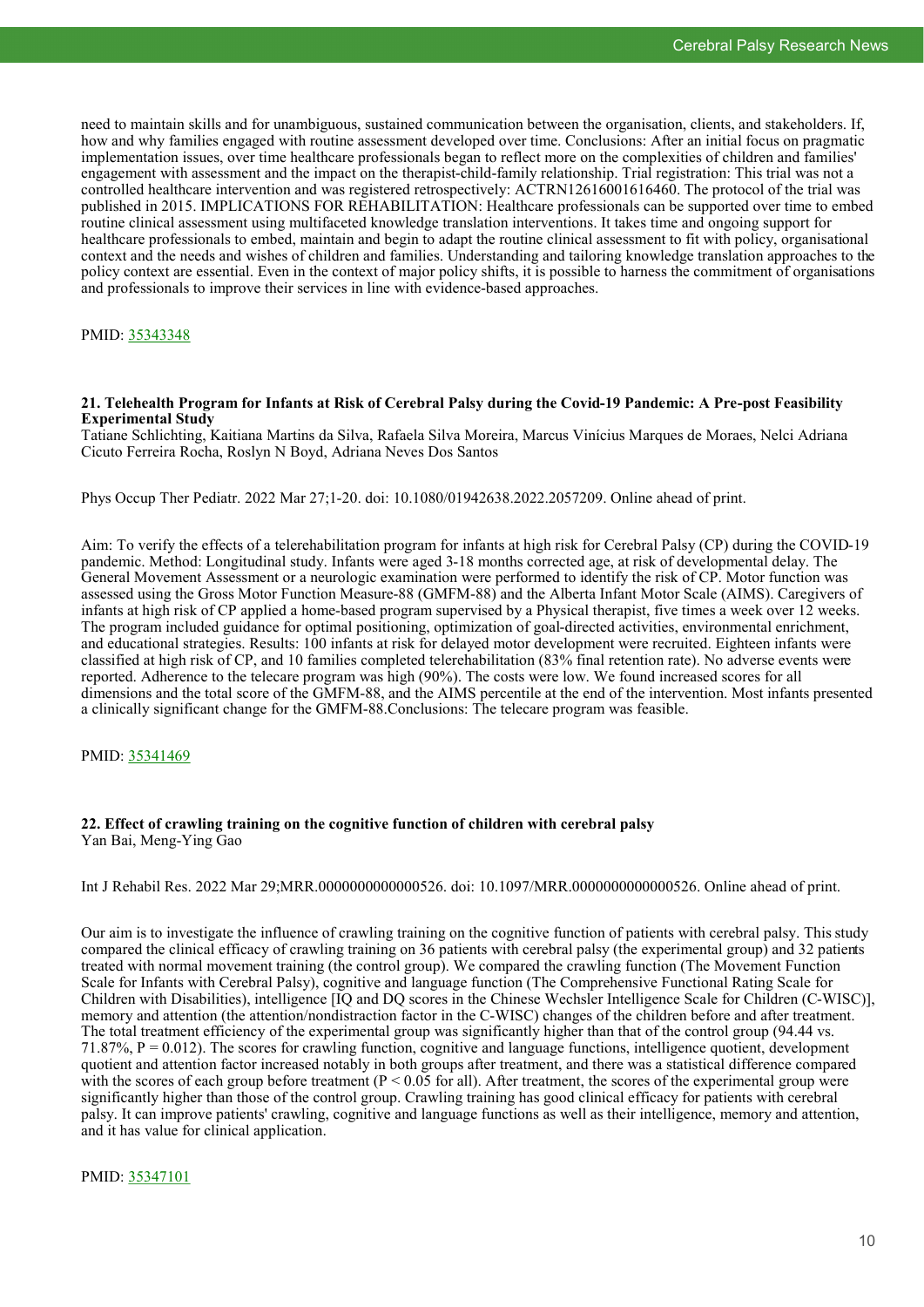# **23. Mediating effects of post-fracture cardiorespiratory disease on mortality for adults with cerebral palsy: a cohort study**

Daniel G Whitney

Ann Phys Rehabil Med. 2022 Mar 26;101661. doi: 10.1016/j.rehab.2022.101661. Online ahead of print.

### PMID: [35351653](https://pubmed.ncbi.nlm.nih.gov/35351653)

#### **24. eLearning significantly improves maternity professionals' knowledge of the congenital cytomegalovirus prevention guidelines**

Hayley Smithers-Sheedy, Katherine Swinburn, Emma Waight, Ruth King, Lisa Hui, Cheryl A Jones, Kate Daly, William Rawlinson, Sarah Mcintyre, Annabel Webb, Nadia Badawi, Asha Bowen, Philip N Britton, Pamela Palasanthiran, Anne Lainchbury, Antonia Shand

Aust N Z J Obstet Gynaecol. 2022 Mar 29. doi: 10.1111/ajo.13500. Online ahead of print.

Aims: Cytomegalovirus (CMV) is a preventable cause of neurodevelopmental disability. Australian guidelines recommend that pregnant women are informed about CMV to reduce their risk of infection; however, less than 10% of maternity health professionals routinely provide prevention advice. The aim was to develop and evaluate the effectiveness of an eLearning course for midwives to improve knowledge and confidence about CMV. Materials and methods: Participants undertaking the course between March and November 2020 were invited to complete an evaluation questionnaire: before the course (T1), immediately after (T2) and three months post completion (T3). A linear mixed model was used to evaluate change in participant scores;  $P < 0.05$  was considered statistically significant. Results: Midwives (316/363, 87%), midwifery students (29/363, 8%) and nurses (18/363, 5%) participated. At T1 80% indicated they had not received education about CMV. Total adjusted mean scores for questionnaires completed between T1 (n = 363) and T2 (n = 238) increased significantly (from 17.2 to 22.8, P < 0.001). Limited available T3 scores (n = 27) (-1.7, P < 0.001), while lower than T2, remained higher than at T1 (+3.6, P < 0.001). Participants' awareness of CMV information resources improved from 10 to 97% from T1 to T2. Confidence in providing CMV advice increased from 6 to 95% between T1 and T2  $\hat{P}$  < 0.001) and was maintained at T3. Almost all (99%) participants indicated they would recommend the course to colleagues. Conclusion: Participants who completed the eLearning course had significantly improved knowledge and confidence in providing advice about CMV. Programs targeting other maternity health professionals should be considered, to further support the implementation of the congenital CMV prevention guidelines.

#### PMID: [35348198](https://pubmed.ncbi.nlm.nih.gov/35348198)

#### **25. The safety and efficacy of umbilical cord blood mononuclear cells in individuals with spastic cerebral palsy: a randomized double-blind sham-controlled clinical trial**

Morteza Zarrabi, Masood Ghahvechi Akbari, Man Amanat, Anahita Majmaa, Ali Reza Moaiedi, Hadi Montazerlotfelahi, Masoumeh Nouri, Amir Ali Hamidieh, Reza Shervin Badv, Hossein Karimi, Ali Rabbani, Ali Mohebbi, Shahram Rahimi-Dehgolan, Rosa Rahimi, Ensieh Dehghan, Massoud Vosough, Saeed Abroun, Farhad Mahvelati Shamsabadi, Ali Reza Tavasoli, Houman Alizadeh, Neda Pak, Gholam Reza Zamani, Mahmoud Mohammadi, Mohsen Javadzadeh, Mohammad Ghofrani, Seyed Hossein Hassanpour, Morteza Heidari, Mohammad Mehdi Taghdiri, Mohamad Javad Mohseni, Zahra Noparast, Safdar Masoomi, Mehrdad Goudarzi, Masood Mohamadpour, Razieh Shodjaee, Solaleh Samimi, Monireh Mohammad, Mona Gholami, Nahid Vafaei, Leyli Koochakzadeh, Amir Valizadeh, Reza Azizi Malamiri, Mahmoud Reza Ashrafi

Randomized Controlled Trial BMC Neurol. 2022 Mar 29;22(1):123. doi: 10.1186/s12883-022-02636-y.

Introduction: The current multi-center, randomized, double-blind study was conducted among children with cerebral palsy (CP) to assess the safety and efficacy of umbilical cord blood mononuclear cell (UCB-MNC). We performed the diffusion tensor imaging to assess the changes in the white matter structure. Methods: Males and females aged 4 to 14 years old with spastic CP were included. Eligible participants were allocated in 4:1 ratio to be in the experimental or control groups; respectively. Individuals who were assigned in UCB-MNC group were tested for human leukocyte antigen (HLA) and fully-matched